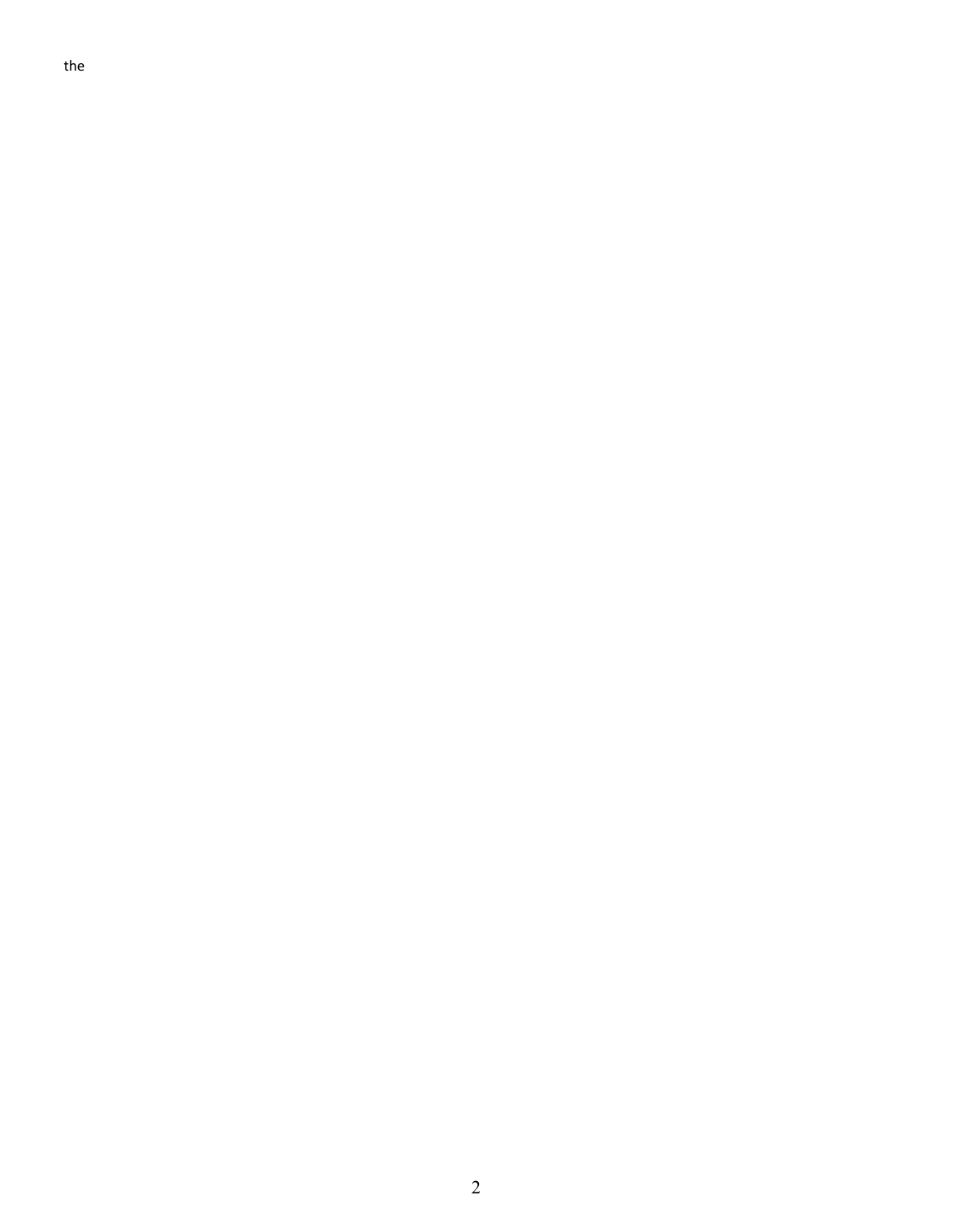athlete's USA-S Club does not attend the meet to serve in said supervisory capacity, it is the responsibility of the athlete or the athlete's legal guardian to arrange for supervision by a USA-S member-coach. The Meet Director or Meet Referee may assist the athlete in making arrangements for such supervision; however, it is recommended that such arrangements be made in advance of the meet by the athlete's USA-S Club Member-Coach.

**RACING STARTS:** Athletes must be certified by a USA-S member-coach as being proficient in performing a racing start, or must start the race in the water. It is the responsibility of the athlete or the athlete's legal guardian to ensure compliance with this requirement.

# **RESTRICTIONS:**

- Smoking and the use of other tobacco products is prohibited on the pool deck, in the locker rooms, in spectator seating, on standing areas and in all areas used by athletes, during the meet and during warm-up periods.
- Sale and use of alcoholic beverages is prohibited in all areas of the meet venue.
- No glass containers are allowed in the meet venue.
- No propane heater is permitted except for snack bar/meet operations.
- All shelters must be properly secured.
- Deck Changes are prohibited.
- Destructive devices, to include but not limited to, explosive devices and equipment, firearms (open or concealed), blades, knives, mace, stun guns and blunt objects are strictly prohibited in the swimming facility and its surrounding areas. If observed, the Meet Referee or his/her designee may ask that these devices be stored safely away from the public or removed from the facility. Noncompliance may result in the reporting to law enforcement authorities and ejection from the facility. Law enforcement officers (LEO) are exempt per applicable laws.
- **No personal tents/EZ-ups will be allowed on the pool deck.**
- Operation of a drone, or any other flying apparatus, is prohibited over the venue (pools, athlete/coach areas, spectator areas and open ceiling locker rooms) any time athletes, coaches, officials and/or spectators arepresent.

### **ELIGIBILITY:**

- Athletes must be current members of USA-S and enter their name and registration number on the meet entry card as they are shown on their Registration Card. If this is not done, it may be difficult to match the athlete with the registration and times database. The meet host will check all athlete registrations against the SWIMS database and if not found to be registered, the Meet Director shall accept the registration at the meet (a \$10 surcharge will be added to the regular registration fee). Duplicate registrations will be refunded by mail.
- Athletes must be a member of SSF, LAMV, MAV, or SUNN. Unattached athletes currently participating with SSF, LAMV, MAV or SUNN are eligible to compete.
- Entries with No-Time "NT" will NOT be accepted.
- Disabled athletes are welcome to attend this meet and should contact the Meet Director or Meet Referee regarding any special accommodations on entry times and seeding per Pacific Swimming policy.

## **ENTRY DEADLINE:** Entries must be received by 11:59 PM, **Sunday, September 22, 2019**

Entry Directions:

- 1. Hy-Tek event file will be sent to each invited club.
- 2. Club enters athletes and exports to an entriesfile.
- 3. Email the entries file to: ewtswim@aol.com.

**ENTRY FEES:** \$15.00 per athlete, which covers the participation fee, event fee, and a facility fee. A single check per club should be mailed to the address below. No refunds will be made.

**Make check payable to:** LAMV Swim Club, P.O. Box 1269, Los Altos, CA 94023